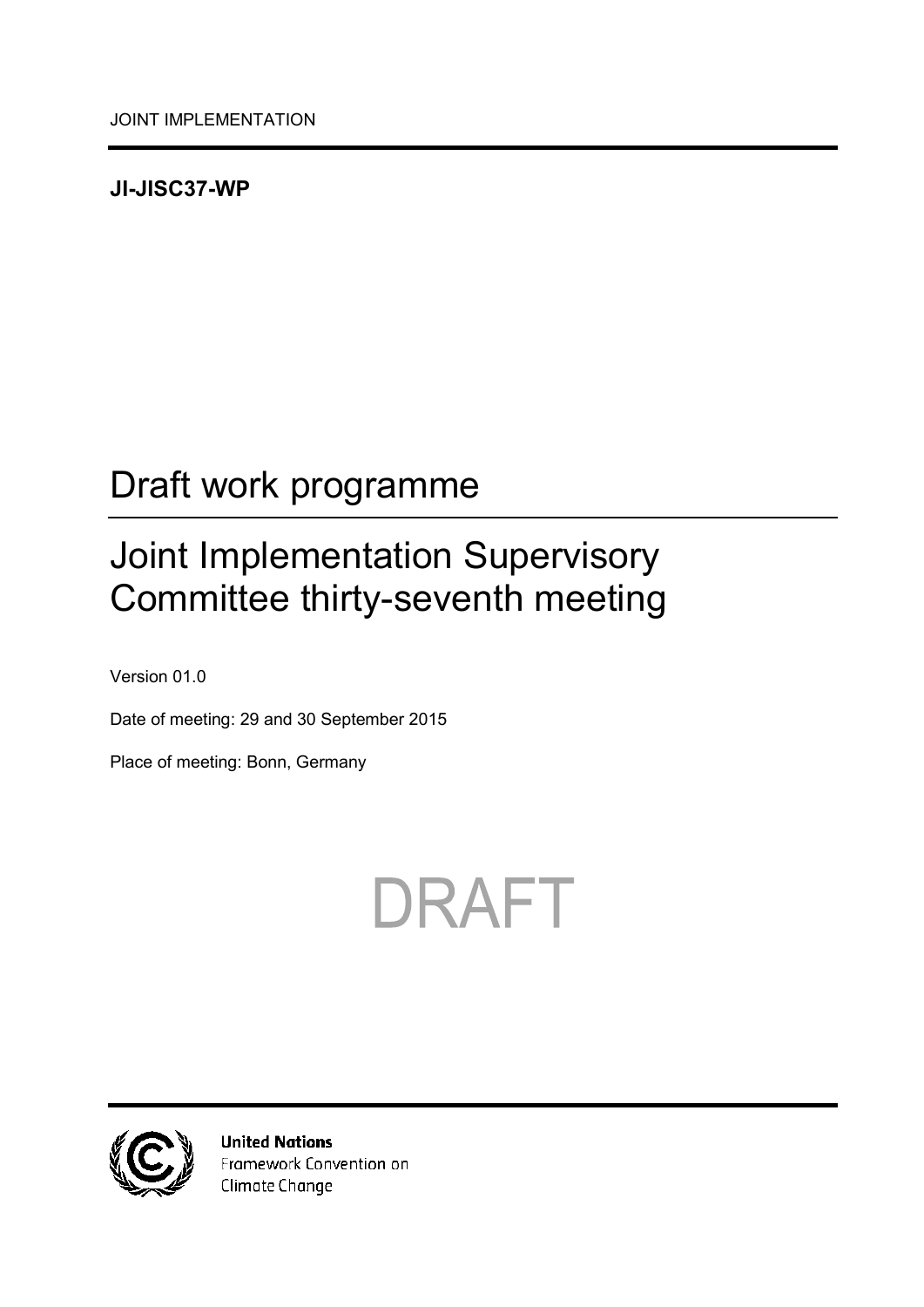#### **Tuesday, 29 September 2015**

| <b>Open session</b> |                       |                                                         |  |
|---------------------|-----------------------|---------------------------------------------------------|--|
| 09:30-10:30         | <b>AGENDA ITEM 1:</b> | Agenda and meeting organization                         |  |
|                     | Agenda item 1.1:      | Opening                                                 |  |
|                     | Agenda item 1.2:      | Adoption of the agenda                                  |  |
|                     | <b>AGENDA ITEM 2:</b> | Governance and management matters                       |  |
|                     | Agenda item 2.1:      | Membership issues                                       |  |
|                     | <b>AGENDA ITEM 3:</b> | Workplan                                                |  |
|                     | Agenda item 3.2:      | Matters relating to determination and verification      |  |
| <b>Break</b>        |                       |                                                         |  |
| 11:00-12:30         | <b>AGENDA ITEM 4:</b> | Other matters                                           |  |
|                     | Agenda item 4.3:      | Other business                                          |  |
|                     | <b>AGENDA ITEM 3:</b> | Workplan (cont.)                                        |  |
|                     | Agenda item 3.1:      | Accreditation of independent entities                   |  |
| Lunch               |                       |                                                         |  |
| 13:30-16:00         | <b>AGENDA ITEM 3:</b> | Workplan (cont.)                                        |  |
|                     | Agenda item 3.3:      | Management plan and resources for the work on joint     |  |
|                     |                       | implementation                                          |  |
|                     | <b>AGENDA ITEM 4:</b> | Other matters (cont.)                                   |  |
|                     | Agenda item 4.1:      | Guidance by the CMP                                     |  |
| <b>Break</b>        |                       |                                                         |  |
| 16:30-18:00         | <b>AGENDA ITEM 4</b>  | Other matters (cont.)                                   |  |
|                     | Agenda item 4.2:      | Relations with stakeholders, intergovernmental and non- |  |
|                     |                       | governmental organizations                              |  |

#### **Wednesday, 30 September 2015**

| <b>Open session</b> |                       |                                                                                       |  |  |
|---------------------|-----------------------|---------------------------------------------------------------------------------------|--|--|
| $9:00 - 10:30$      | <b>AGENDA ITEM 4</b>  | Other matters (cont.)                                                                 |  |  |
|                     | Agenda item 4.2:      | Relations with stakeholders, intergovernmental and non-<br>governmental organizations |  |  |
|                     | <b>AGENDA ITEM 3:</b> | Workplan (cont.)                                                                      |  |  |
|                     | Agenda item 3.3:      | Management plan and resources for the work on joint<br>implementation (cont.)         |  |  |
| <b>Break</b>        |                       |                                                                                       |  |  |
| 11:00-12:30         | <b>AGENDA ITEM 4:</b> | Other matters (cont.)                                                                 |  |  |
|                     | Agenda item 4.1:      | Guidance by the CMP (cont.)                                                           |  |  |
| Lunch               |                       |                                                                                       |  |  |
| 14:00-16:00         | <b>AGENDA ITEM 4:</b> | Other matters (cont.)                                                                 |  |  |
|                     | Agenda item 4.3:      | Other business (cont.)                                                                |  |  |
|                     | <b>AGENDA ITEM 4</b>  | Other matters (cont.)                                                                 |  |  |
|                     | Agenda item 4.2:      | Relations with stakeholders, intergovernmental and non-                               |  |  |
|                     |                       | governmental organizations (cont.)                                                    |  |  |
|                     |                       | AGENDA ITEM 5: Conclusion of the meeting                                              |  |  |

- - - - -